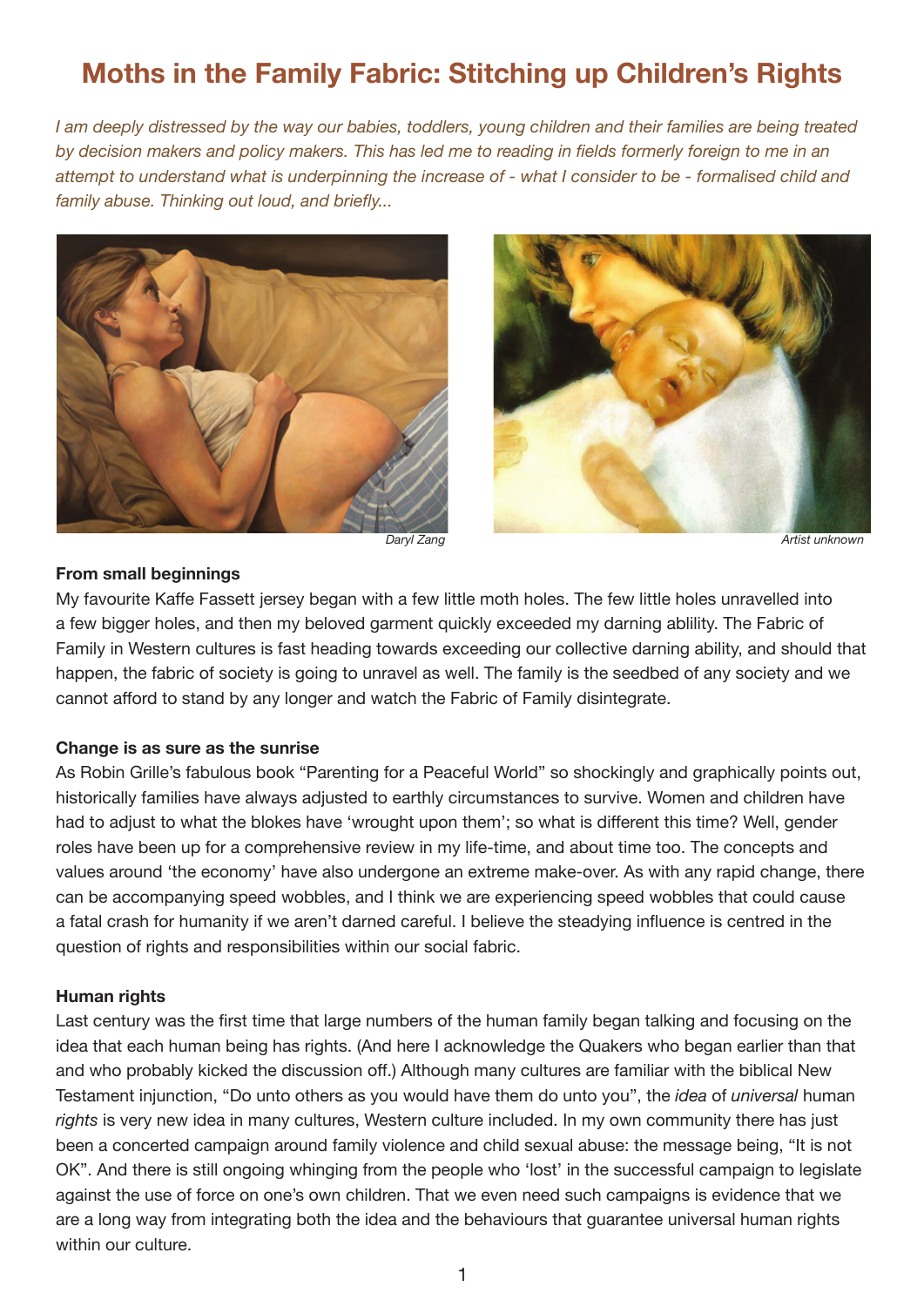## **Women's rights**

Women's rights are one third of the human rights equation. Due to the steadfastness of many women who have campaigned for the vote, for equal pay for equal work, for the right to a career and a family (denied my mother's generation), for the right to choose, women (in many cultures) have gained the right to 'get a life'. These are huge and hard-won gains in fairness and justice by gender.

#### **Men's rights**

That same steadfastness displayed by women securing rights by gender has been employed by men and women working for rights, including the right for every man to vote, regardless of that man's ethnicity and/ or landowning status. The most spectacular gains were in the area of workers rights, the rights of those who labour for others. These gains included achieving the 40 hour working week which enabled working men too to 'get a life'. The hard-won right to organise labour for bargaining purposes was pivotal in bringing about a more egalitarian society and did much to bring about the prosperity experienced in most Western cultures following World War Two.

#### **Children's rights**

And then there are children's rights, they are the other third of the human rights equation. If children's rights are on the agenda in a culture at all, so new is the *idea* that babies and children have rights that 'the ink is still wet'. Yet this is where the strengthening of family fabric and societal fabric begins - and conversely, this too is where the tiny holes appear first, quite literally, in the baby's brain.

## **Every child is The Magical Child - in potential**

The research findings of neuro scientists and neurocardiologists have brought a whole new level of understanding about human development, from before conception through the prenatal, neonatal and early childhood periods. These findings put before us the *biological imperatives*, that which must and must not happen for the optimum development of the organism. A fuller knowledge of biological imperatives has put the inherent rights of babies and children into very sharp focus. As a consequence, our responsibility toward altering our culture in order to secure children's rights has also come into sharp focus. Every culture has *cultural imperatives* around babies and children, these are the things the culture says you must do to/for babies and children. Cultural imperatives are always man-made, and very often they do not line up with what the baby requires. Decades ago Joseph Chilton Pearce pointed this out: "When cultural imperatives match the biological imperatives you get a magical child". The more quickly we embrace and act on our increased knowledge the less chance of the fabric of family and society unravelling beyond manageable repair.

#### **The warp and the weft**

If the warp of the cultural fabric is the people, then the weft of the fabric is the way those same people make their living to survive and thrive. Ideally, warp and weft are in harmony, both working in a symbiotic partnership, neither one stronger than the other or an inferior fabric results. You can see where this is heading...

#### **The warp has responsibilities**

It is the weaving together of the rights and the choices for men, women and children that form the warp of family and societal fabrics. Unlike babies and children, men and women have passed the age where they are classed by law as adult with legal culpability, so their rights also carry responsibilities. This is a new consideration around rights, so new that responsibilities to children and babies can be genuinely overlooked because, so far, it is mainly specialists like neuroscientists and midwives who are aware of them. Responsibilities to babies and children can also treated with contempt. An example of contempt of a child's right to a life free of poverty would be a parent in gainful employment who leaves the family home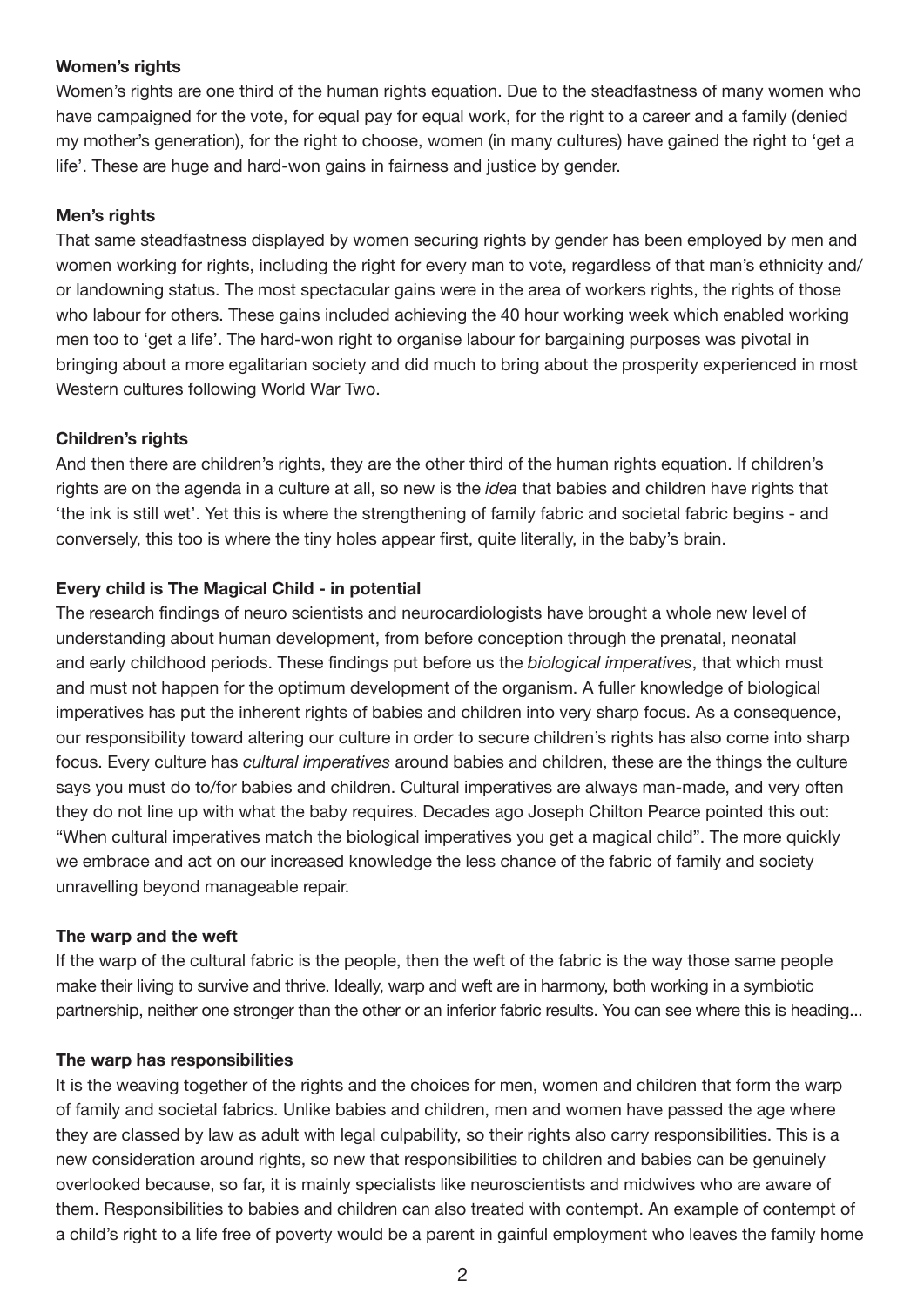and pays minimal maintenance for his/her children, or refuses to pay altogether. Or a government making welfare cuts to the vulnerable with families. Or putting 20 babies in one room and calling it childcare or early childhood education when it is neither. The research is unequivocal about that.

## **The weft has responsibilities**

This is where the weave has begun to deteriorate over the last three decades as a result an ideology known as *neoliberal capitalism* or *neoliberalism*. This is a misnomer really because there is nothing new or liberating about it; it is old fashioned greed in fancy-dress. Those who provide employment - employers and corporations - have lobbied the state in their respective countries to systematically strip away employment rights hard-won last century. They have had laws and acts of parliament enacted to protect their own interests, while at the same time they have weakened workers' collective bargaining rights, driven real wages down, 'downsized' (read sacked) large swathes of the work-force, moved employment offshore to cheaper labour 'pools' (read low paid people in Bangladesh, Fiji, China...), 'cleverly' and 'legally' evaded their share of the taxes upon which their country's running depends (you try evading your taxes), brokered free trade agreements in their own interests... and all in the name of 'efficiency in the economy' (read greater profit for shareholders and greater salaries and bonuses for top level management and CEOs).



#### **Nurture the golden goose**







It is basic husbandry. If you want the goose to continue laying golden eggs you have to look after the goose. Only the very dim and narcissists would risk ruining the health of their golden goose with an economic theory and greed. In this case the workforce is the golden goose - and by extension, so is society - and both are being stretched to the point of unravelling due to the implementation of a discredited economic theory and greed. Neoliberalism classically ignores United Nations statutory human rights of men, women and children as well as considerations for the integrity of the biosphere. This un- 'economic' experiment cannot continue. There are signs of serious cracks appearing in the neoliberalconstruction, fault lines that could bring the whole lot down. It can't happen soon enough for babies, toddlers and children.

## **Who is lobbying for the children?**

In Britain, a cross party manifesto, "The Critical 1001 Days: The Importance of the Conception to Age Two Period" was launched in September 2013. It is a first move in recognising the special biologicalemotional-psychological needs of the child in their early days. Because these needs are not arbitrary but the outcome of thousands of generations of genetic-fine-tuned evolution, we adults have responsibility to meet these needs. This is where it gets messy: children's rights are very often in conflict with newly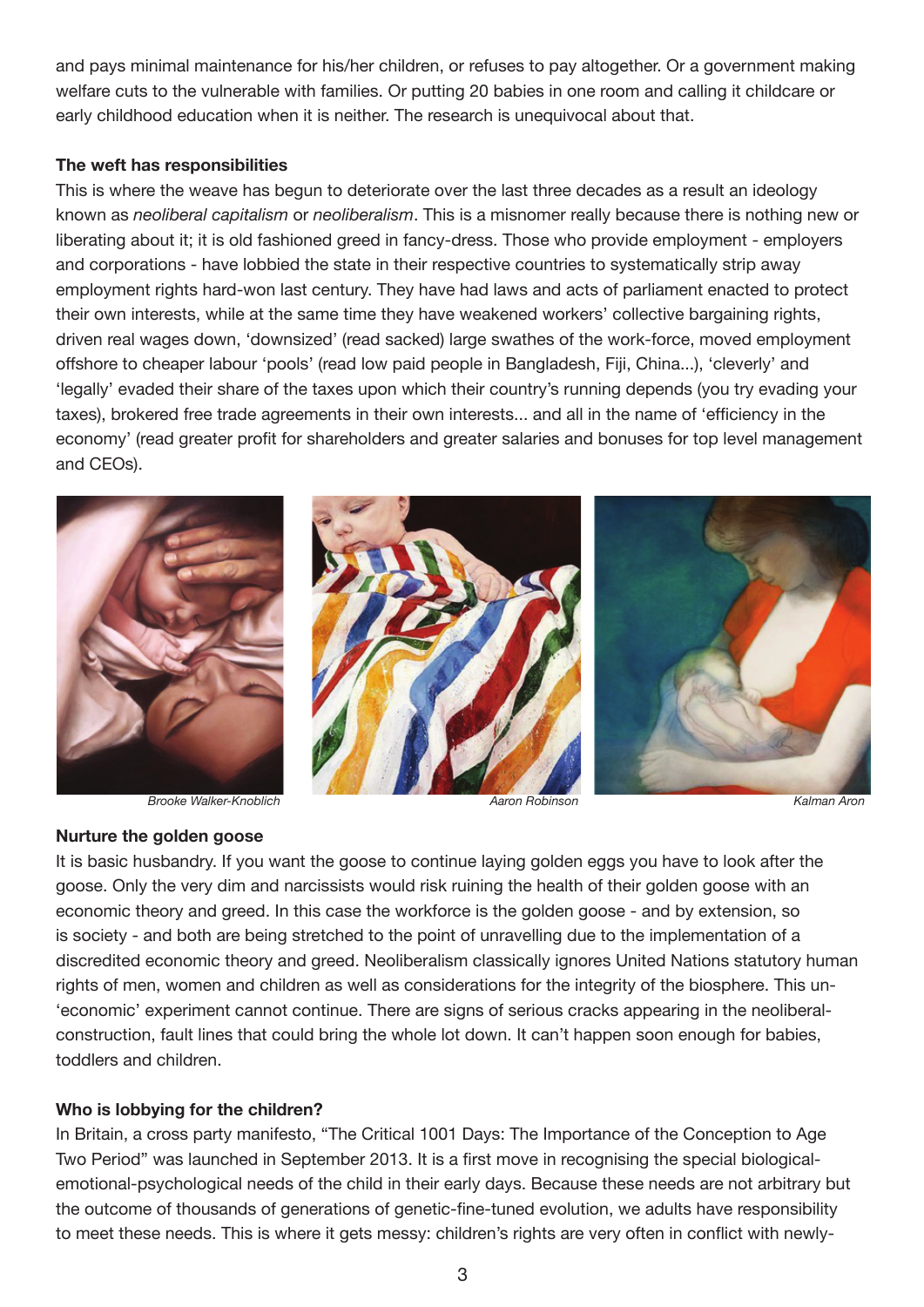won women's rights, and children's rights are not part of the equation in an economic system that doesn't recognise parenting as gainful employment.

## **Messier still**

In much of the world women are now able to choose their work. Trades and careers that not too long ago would have been out of bounds to women, are now open. Among women - mostly women with higher education it has to be said - there is a deeply held belief about the sanctity of a woman's choice of employment. For women with fewer saleable skills, they can only sigh, "I wish". There is no choice about employment for many women. The outcome of real wages diminishing while costs escalate means they *must*  work simply to put food on the table for their families, and many have to work at the most undesirable of jobs like night-shift cleaning. These women are not only denied a choice of work, they are also denied the choice which is surely every woman's right, the right to choose motherhood as gainful employment.

## **And children's rights and choices?**

A bit of biology first: the baby is born with her brain 25% of its adult size, and she is born at 40 weeks (give or take) not because she has finished gestation, but because she must enter the world before her head and brain grow any larger thereby making birth impossible. She will spend the next 40 weeks (give or take) finishing gestation, a period Ashley Montague termed *exterogestation*. That being the case, it doesn't take any imagination to see it is every baby's right to continue gestation with the mother. There isn't a baby who would choose separation from the mother in that exterogestational period, nor for the completion of their first three years, by which time their brain will have reached between 85% - 90% of its adult size.

## But but but...

The idea that babies and young children might have rights and choices that come first by virtue of their vulnerability can set off a lot of discussion, even white hot arguments: *What about the mother who doesn't want to mother? What about the mother's right to pursue her career? What about the parents who have two-tenths-of-no-idea about how to parent? What about parents who are bludgers on the dole? What about the parents who only have children to get the benefit?* (Yes, they ask that, with a straight face.) *What about teenage parents? What about abusive and violent parents?* Good questions. What about them? And closer to home, what about us?

#### **We are all one**

Yes, of course we are separate, and paradoxically, society is the sum of the parts. That means there is no 'us' and 'them'. It might be a very novel idea for neoliberals to consider, but *we* need to work for the good of every *one* in our country's family. That will cost money, lots of money, and we have money, enough to do the right thing by children and families. It is how we spend our money that needs to be held up to scrutiny.

#### **The school model**

In this country the state has poured a lot of money into early childhood 'education'. Many of us working in this field are starting to realise that this probably wasn't the best course of action for the *children*. Indeed, one respected scholar in the early childhood field recently confided that this might be "a failed social experiment". The interests that are served when we deal with babies and young children using the (industrial revolution's) school model are commercial interests, employers' interests, banking-mortgage interests, parents' career interests and teachers' career interests; but not babies' and toddlers' biological, psychological, physical and spiritual interests.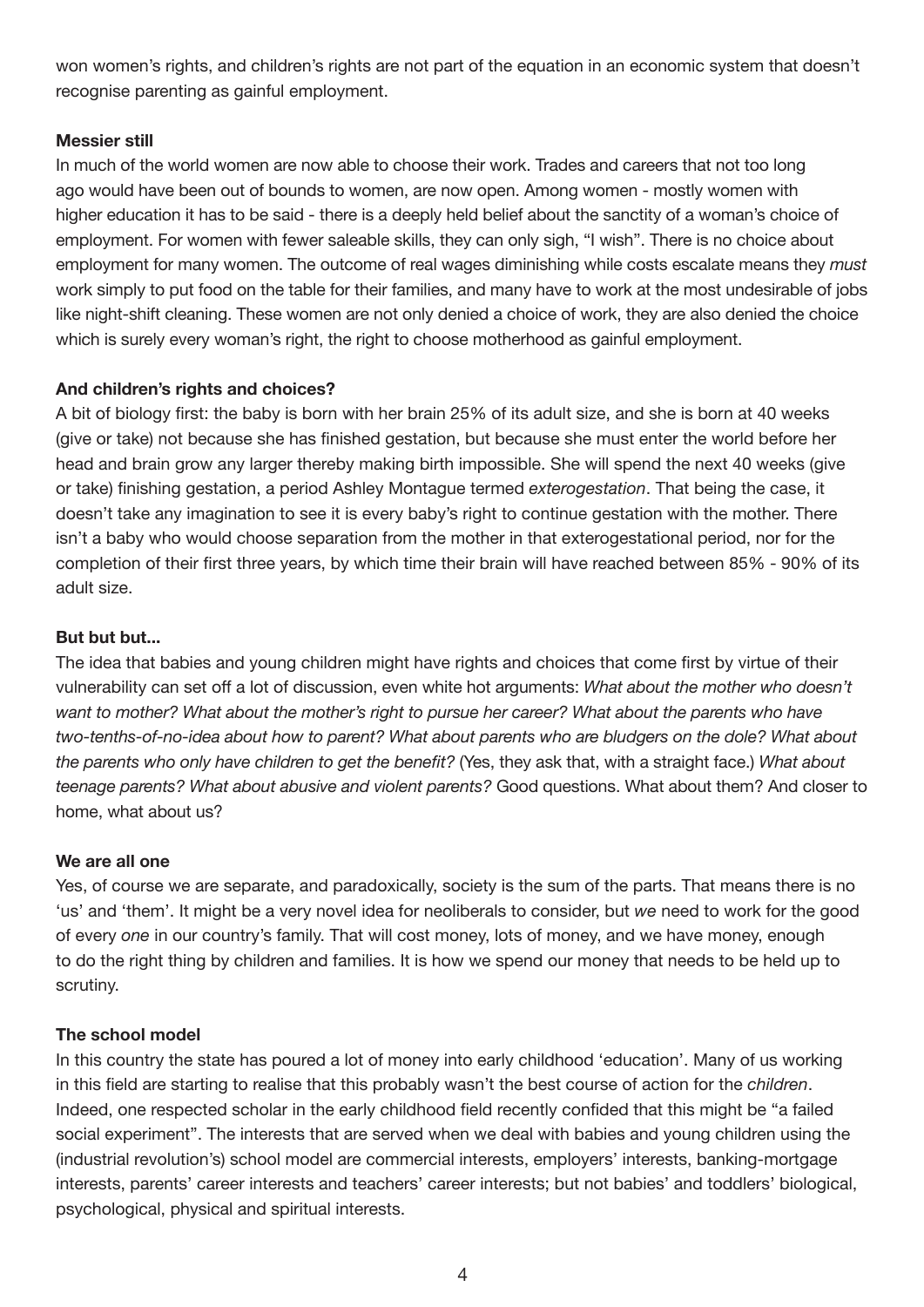#### **What do other countries do?**

Other countries - notably Scandinavian and Eastern European countries - have read the research around prenatal, perinatal and young child development. They recognise that the first three years are the formative years and have put in place policies that support the rights and needs of babies, young children *and their families*.The cross party manifesto Britain has placed on the table for the policy makers to consider outlines child neuro-development research. It also includes research about the long-term savings to the state by investing in the early years. The projected savings are predominately across the health and justice sectors. A brain that is formed *without* the stress resulting from separation, neglect, abuse, crowded 'class'rooms... is a brain that can develop the prefrontal cortex. Using a computer analogy, the prefrontal cortex is the hardware which runs the programmes of self regulation, empathy, nurturing and related higher human qualities; the qualities that generate a healthy society.

#### **Meeting children's rights means supporting families**

Some of the measures taken by other countries include paid maternity/parental leave for up to three years, job held open for up to three years, parent education during the prenatal period and up to three years. Clearly it isn't a case of not enough money in the treasury, but a case of priorities. These countries consider children and families their priority.

#### **Budgeting for prevention or picking up the pieces?**

Parent education is the best value for money, and you can do a lot of parent education for the cost of locking people up in jail, almost all of whom had parents who had two-tenths-of-no-idea how to nurture their baby successfully. Here in New Zealand we have an interesting parenting programme, interesting because it demonstrates how so much can be achieved with so little. In the Parent's as First Teachers Programme (PAFT) the parent receives a home visit for one hour a month over three years. The programme is successful with parents reporting it as a lifeline. They say it makes all the difference for them as they grow in their parenting. One hour a month! Over three years! That is only 36 hours, not even a 40 hour working week. Imagine what could be achieved if the Ministries of Education and Social Development really backed prenatal and early childhood parent education.



 *Christiane Vleugels Jonathan Ahn Frnacesca Strino*

#### **Endangered indigenous species**

Here in New Zealand we also have the most innovative parent education model on the planet, the New Zealand Playcentre movement. It is a parent cooperative, a place of emergent leadership with all positions 'staffed' by parents. At Playcentre parents continue their own education, they provide and nurture their children's education, they engage in parenting education, and the cooperative structure of the organisation requires they engage in civic education. That would have to be value for money, and yet Playcentre is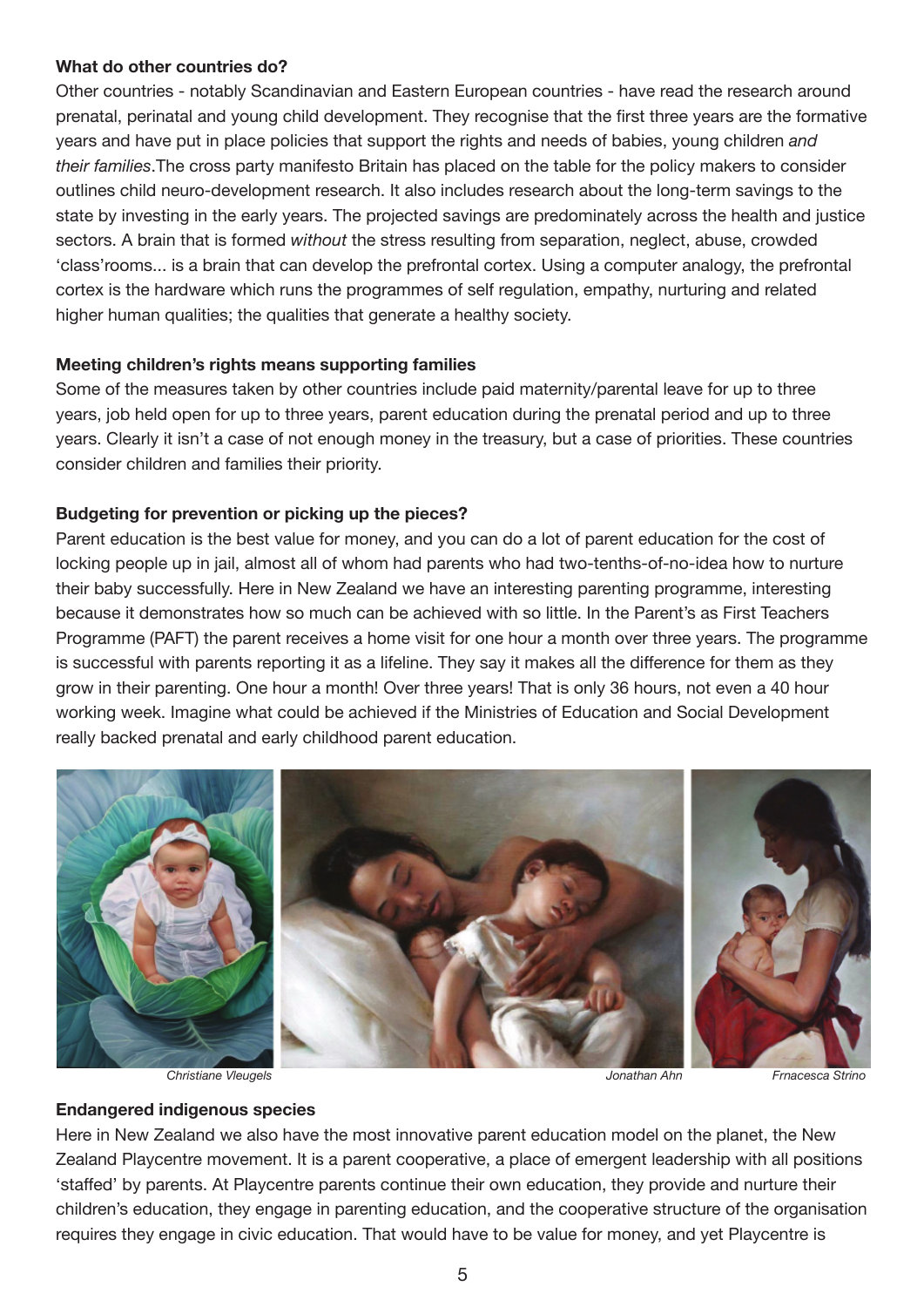on the wane. Unfortunately, the demands of the neoliberal economic system with its burdensome paper 'accountability' is strangling this indigenous golden goose. Policy makers could have foreseen that parents who run a cooperative organisation, balancing parenting with part time work - and who are not full-time early childhood employees - would crumble under the work-load designed for early childhood workers in fulltime employment.

## **What now?**

Three years is a short time in your life and mine, yet three years is 'the life-time' that decides the rest of every three year old's lifetime at the very basic level of their biology. As Bev Bos says, *"Your childhood takes you by the hand for the rest of your life"*. Babies in utero and early childhood can't vote, they can't lobby and they can't choose where they will spend their day. They can protest when they are separated from their family but they can't do anything about it when their protests are ignored, day after day. There is a saying in the La Leche League world, *"They don't get over it, they just get used to it"*. We can do better than that. It's one thing to say we love kids, but it's quite another to speak up for them and to lobby on their behalf.

## **Darning the holes, weaving anew.**

There isn't only one way to meet children biological needs, the discipline of ethnopaediatrics has shown us that. Ethnopaediatrics also informs us that the style of parenting practiced by Western cultures is not a great match for the child's biological imperatives. We will only see a darning and mending in families and society when enough people understand and lobby for the rights of children and their families, and lobby for education to enable families to fulfil their responsibilities. Here are some of the considerations for a saner future:

- Babies and children are vulnerable. They are 100% dependent on us educating ourselves about their needs and rights, and on lobbying to secure those rights.
- Choosing to have child is a right that comes with responsibility.
- Having chosen to have a child, accepting that the baby and child has rights that parents and professionals must uphold.
- A focus on the prenatal period researchers estimate at least 50% of the personality is decided by the uterine experience, and the life-time physical and mental health profiles can be predicted with accuracy based on the uterine experience and the quality of nurture in the first three years of life.
- Universal provision of prenatal care and education for the mother and other parent.
- Universal provision of natural birth education.
- Universal provision of breastfeeding support before and after the birth of the child.
- Universal provision of parental support including mentoring and education for new parents.
- A child has a right to grow in a family during the formative first years.
- Provision of paid parental leave with the job position held for the period of the leave.
- Acknowledgement that parenting children under three is gainful employment.
- Early childhood centres for children up-to-three years of age be radically reformatted using a home model instead of the school model.
- Group size in early childhood centres decides the stress factor and stress decides the level of braindamage - legislate for a maximum of 8 in a group for up-to-three year olds.
- Move away from 'them and us' concept; like it or not, we are all in this together,
- and enjoy the journey with others who want the same.